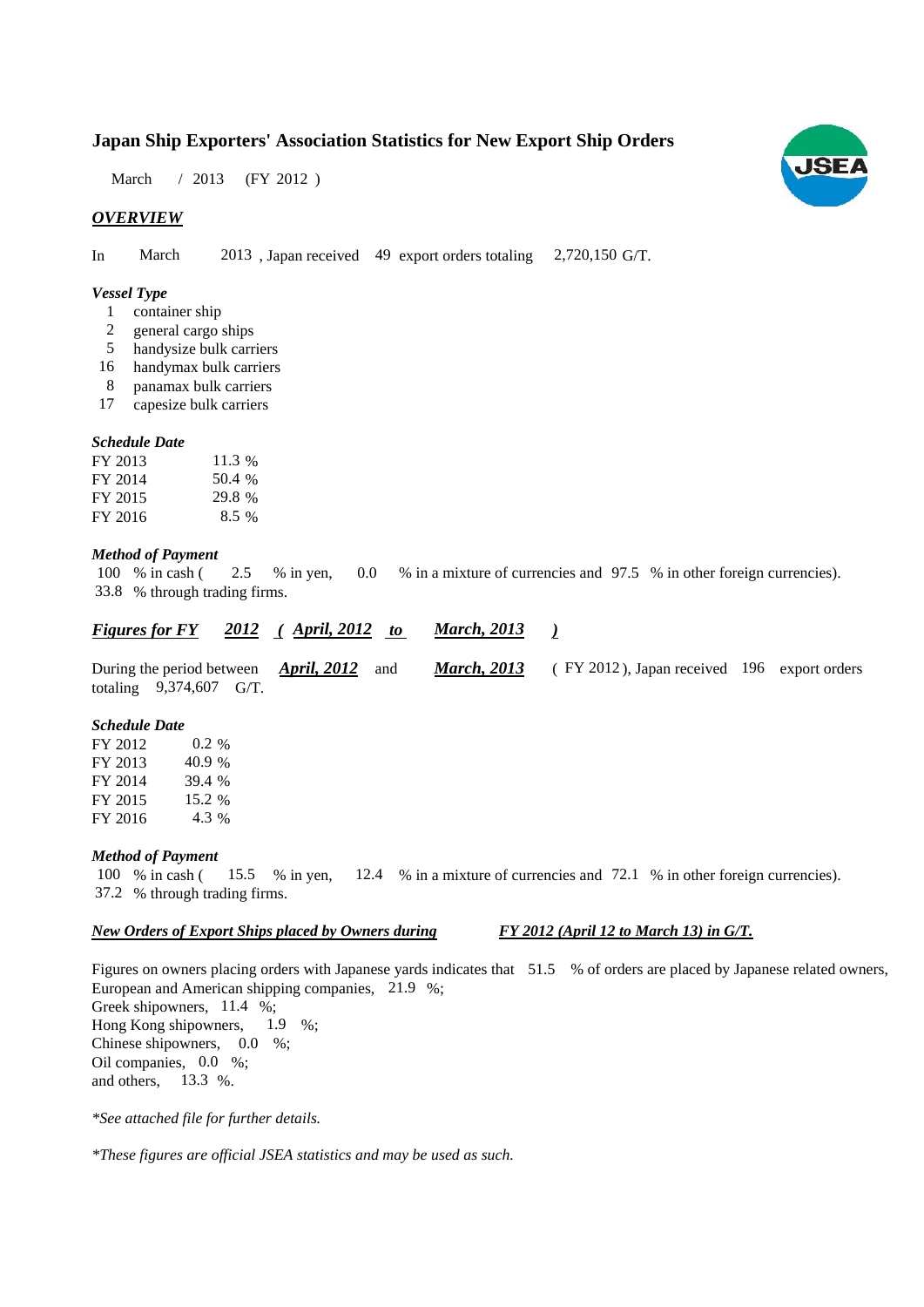# New Export Orders Placed in March 2013 (FY 2012) Based on Fiscal Year

| Description             | Apr 11 to Mar 12 |           | Apr $12$ to Nov $12$ |           | December 2012 |         | January 2013    |         | February 2013 |         | March 2013 |           | Apr 12 to Mar 13 |           | Jan 13 to Mar 13 |            |
|-------------------------|------------------|-----------|----------------------|-----------|---------------|---------|-----------------|---------|---------------|---------|------------|-----------|------------------|-----------|------------------|------------|
|                         | No.              | G/T       | No.                  | G/T       | No.           | G/T     | No.             | G/T     | No.           | G/T     | No.        | G/T       | No.              | G/T       | No.              | G/T        |
| <b>General Cargos</b>   |                  | 672.972   |                      | 414,598   |               |         |                 | 20,600  |               |         |            | 85,000    |                  | 520.198   |                  | 105,600    |
| <b>Bulk Carriers</b>    | 176              | 6,650,098 | 91                   | 3,596,074 | 19            | 609,990 | 9.              | 506,925 |               | 167,470 | 46         | 2,635,150 | 170              | 7,515,609 | <sup>60</sup>    | 3,309,545  |
| Tankers                 |                  | 455,236   |                      | 1,292,500 |               | 46,300  | 0.              |         |               |         |            |           |                  | 1,338,800 |                  |            |
| Combined Carriers       |                  |           |                      |           |               |         |                 |         |               |         |            |           |                  |           |                  |            |
| <b>Others</b>           |                  | 302,200   |                      |           |               |         |                 |         |               |         |            |           |                  |           |                  |            |
| Total                   | 198              | 8,080,506 | 112                  | 5,303,172 | <b>20</b>     | 656,290 | 10 <sup> </sup> | 527,525 |               | 167,470 | 49         | 2,720,150 | 196              | 9,374,607 | 64               | 3,415,145  |
| $FY 2012 / FY 2011$ (%) |                  | $*65.1$   |                      | 112.6     |               | 54.6    |                 | 81.1    |               | 41.9    |            | 243.3     |                  | 116.0     |                  | ** $157.6$ |
| In CGT                  |                  | 3,929,443 |                      | 2,526,647 |               | 329,860 |                 | 216,775 |               | 82,402  |            | 1,083,856 |                  | 4,239,540 |                  | 1,383,033  |

*Figures for shipbuilding orders of 500 G/T and over for export as steel vessels placed with JSEA members are covered.*

\*FY 2011/FY2010

\*\*Calendar Year 2012

JSEA (April 2013)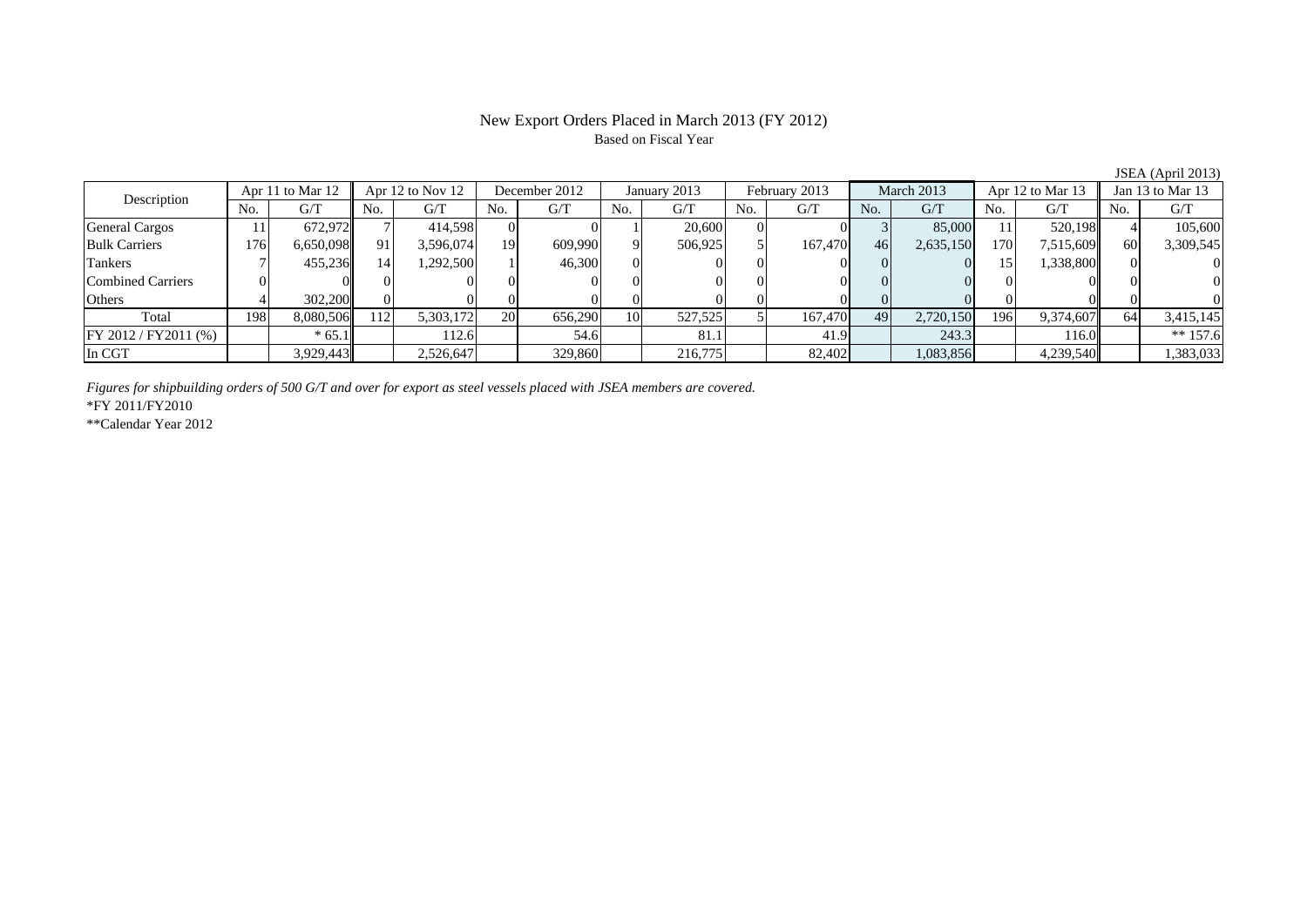# Export Ships Delivered in March 2013 (FY 2012) Based on Fiscal Year

No. G/T No. G/T No. G/T No. G/T No. G/T No. G/T No. G/T No. G/T $G/T$ General Cargos ( 19 1,008,576 10 672,620 1 96,790 1 61,106 1 4,680 3 165,196 16 1,000,392 5 230,982 Bulk Carriers | 279 11,594,200 190 7,866,041 12 541,173 35 1,465,424 19 1,087,556 29 1,193,058 285 12,153,252 83 3,746,038 Tankers | 55| 3,325,557|| 19| 1,268,205| 0| 5| 338,747| 2| 41,627| 2| 76,340| 28| 1,724,919|| 9| 456,714 Combined Carriers 0 0 0 0 0 0 0 0 0 0 0 0 0 0 0 0Others 0 0 0 0 0 0 0 0 0 0 0 0 0 0 0 0Total 353 15,928,333 219 9,806,866 13 637,963 41 1,865,277 22 1,133,863 34 1,434,594 329 14,878,563 97 4,433,734 FY 2012 / FY2011 (%) \* 92.8 94.1 70.9 101.8 101.8 111.0 81.8 93.4 \*\* 96.2 In CGT | | 7,084,729|| | 4,366,255| | 278,450| | 821,638| | 452,817| | 675,096| | 6,594,256|| | 1,949,551 Description Apr 11 to Mar 12 Apr 12 to Nov 12 December 2012 January 2013 February 2013 March 2013 Apr 12 to Mar 13 Jan 13 to Mar 13

*Deliveries of new shipbuilding orders of 500 G/T and over for export as steel vessels placed with JSEA members are covered.*

\*FY 2011/FY2010

\*\*Calendar Year 2012

JSEA (April 2013)